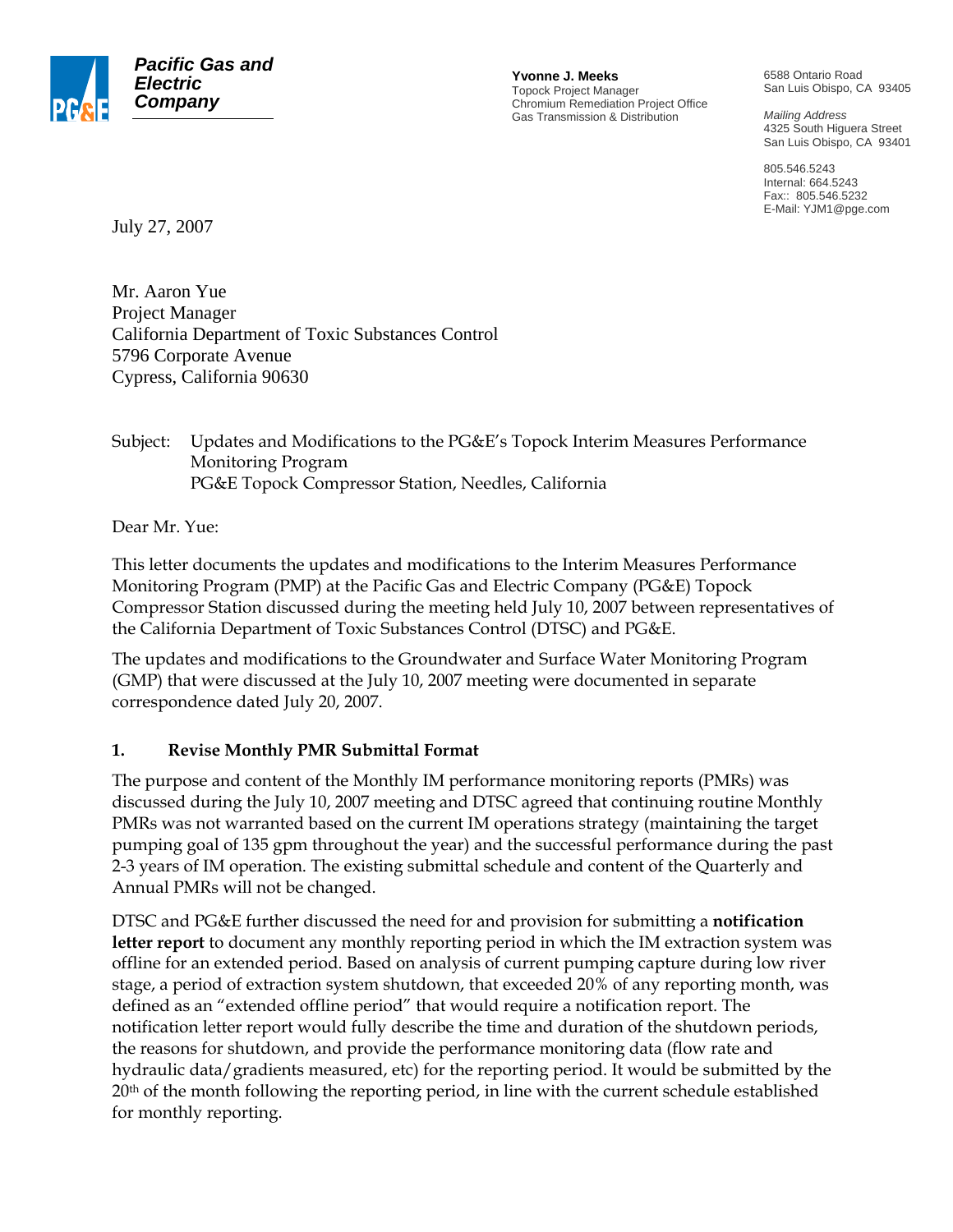Mr. Aaron Yue July 27, 2007 Page 2 of 3

The revised reporting format and timing for PMRs will take effect upon DTSC approval. Note: the data collected for the July reporting period is included in the 2nd Quarter 2007 PMR and therefore a separate monthly PMR for July is not prepared under the current schedule. DTSC approval of this change is requested by September 1, 2007 to affect the reporting format for the monitoring data collected in August 2007.

## **2. Use More Optimally-located Well Pairs for Reporting Landward Gradients**

During August-September 2006, initial discussions between DTSC and PG&E were held to discuss selection and use of more optimally-located wells pairs for measuring landward gradients for the current dual-pumping IM extraction system (TW-3D and PE-1). PG&E's 2006 Annual PMR described and presented rationale for using three well pairs (MW-31-135/MW-33- 150, MW-45-95/MW-34-100, and MW-45-95/MW-27-85) for reporting the monthly average landward gradients produced by pumping from TW-3 and PE-1 system. It was agreed during the July 10 meeting that future PMRs should report measured gradients for the three well pairs proposed in the 2006 Annual PMR. Although not specifically documented in the 2006 Annual PMR, the three well pairs currently used for gradient measurement/reporting (see 2006 Annual PMR) would be used in the event that pumping from PE-1 was no longer occurring.

The use of the modified set of gradient control wells for PMP reporting for the dual-well pumping system will take effect upon approval of this modification. The monthly average gradients for the modified well pairs will be maintained and reported in the future Quarterly and Annual PMRs, under the new schedule defined in Item #1 above.

## **3. Modify requirement for Installation and Operation of additional IM Extraction Wells.**

In July 2006, PG&E requested DTSC approval to modify the requirement for immediate installation and operation of additional IM extraction wells as a contingency if the current IM extraction wells were not able to maintain landward gradients. This requirement was originally stated in DTSC's February 14, 2005 IM directive letter. At that time, the current IM pumping system had only operated for a brief time and there were limited data available regarding its effectiveness. Subsequently, the current IM pumping system has consistently demonstrated the ability to maintain landward gradients. Therefore, there is less concern about the possible need for an immediate contingency response to install additional extraction wells.

Consequently, DTSC agreed on July 10, 2007 that the requirements of DTSC's February 14, 2005 letter Enclosure A, Item V.2.c for installation and operation of additional extraction wells within 30 days and 45 days, respectively, no longer apply. Instead, these requirements are modified so that in the event additional extraction wells are required, PG&E and DTSC will immediately develop a project-specific schedule to complete required work plan(s), permitting, well installation, and pipeline construction activities.

## **4. Do Not Incorporate New California Slant Wells in PMP Hydraulic Monitoring**

The Work Plan for the California slant drilling project proposed incorporating the new slant monitoring wells (MW-52 and MW-53) into the PMP hydraulic data collection program. Due to the uncertainty inherent in measuring water levels with the high degree of accuracy needed for PMP monitoring, it is not practical to incorporate the new California slant wells into the PMP